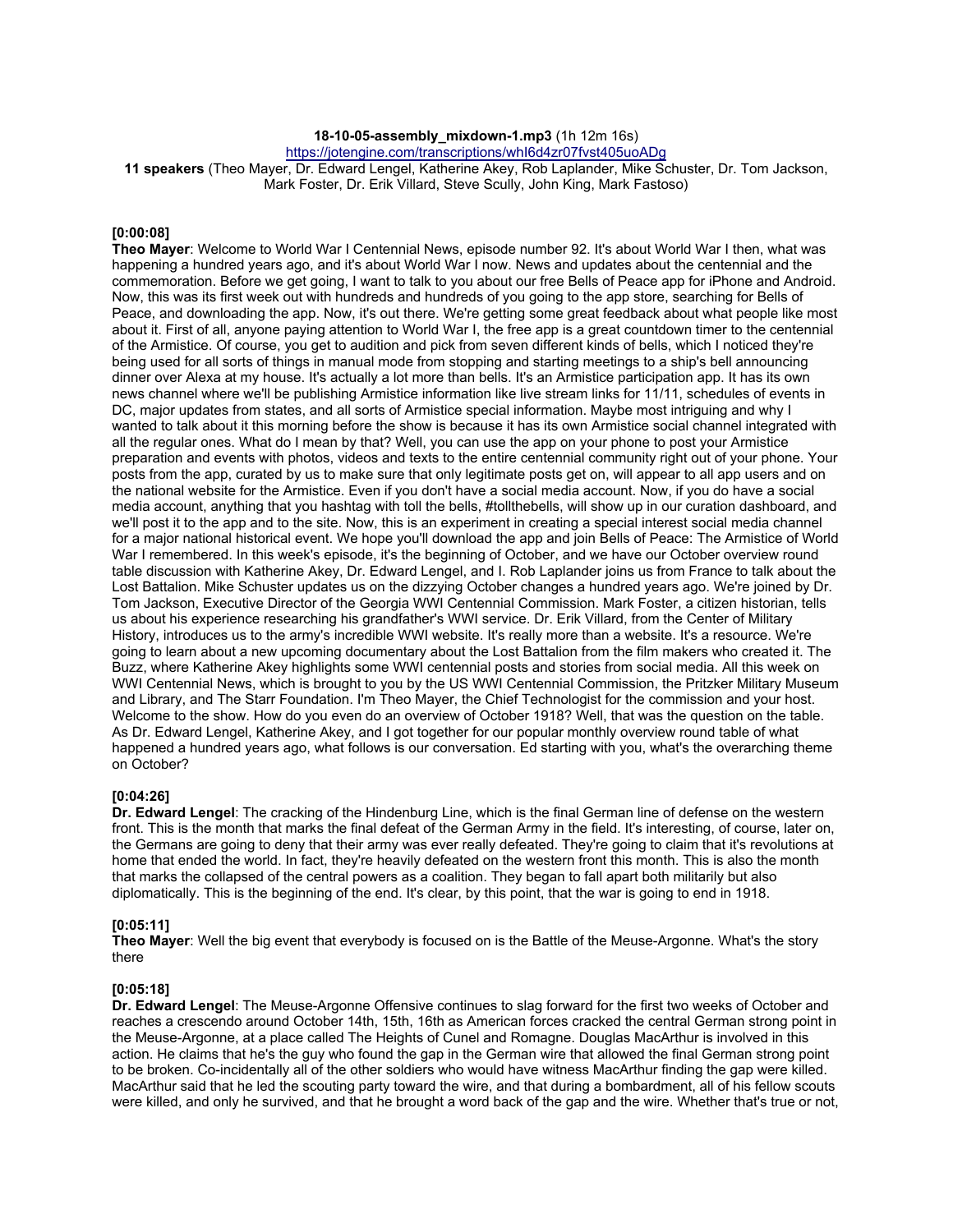we don't know, the American forces are able to break through. The important thing to remember is the first two weeks of October in the Meuse-Argonne, as well as elsewhere, we experienced very heavy fighting, high casualty rates. This is the month in which Charles Whittlesey and George McMurtry. The leaders of the Lost Battalion, the 77th division are surrounded and almost wiped up. There continues to be very heavy fighting.

### **[0:06:39]**

**Theo Mayer**: Katherine, you mentioned that there are actually actions going on all over the place, and we shouldn't just concentrate on what happened on the Meuse-Argonne.

# **[0:06:47]**

**Katherine Akey**: Yeah. I mean, of course, we want to have a focus on the Americans and what the American forces were tied up in, but it's important to remember that the Belgians, the French, the British, and their imperial armies, they're all still fighting on the western front. Then, they have a lot of successes this month. The Fifth Battle of Ypres, the Battle of Canal du Nord, sunken tank canal, Battle of Cambrai, Battle of Courtrai, lots of battles going on. The real theme of all of this is that the allies are gaining kilometers, miles and miles with each push, which, for years of this war, was basically unheard of. You did not move very far. They're capturing thousands of German prisoners, sometimes tens of thousands of German prisoners in a matter of days, hundreds of their guns, and they're recapturing towns and cities that are strategic like Ostend, or Douay, or Zeebrugge, some of these towns that are on the coast or have railheads in them. They're rolling up and punching through the Hindenburg Line, and just getting rid of all the German reinforcements and all the German defenses that have been protected up to this point just by being at the very back of the fighting.

### **[0:08:00]**

**Theo Mayer**: Now the British are also wrapping things up in the Middle East, aren't they?

### **[0:08:04]**

**Katherine Akey**: Yes, there's a lot of action in the Middle East. Last month, we were talking a lot about the Battle of Megiddo. That technically ends on October first when the British Desert Mounted Core, a cavalry unit, captures Damascus. The battle was a complete lost for the Ottoman Empire, who starts a not so strategic retreat, basically, getting ass out of dodge as they can, as fast as they can. The British chased after them, something known as The Pursuit to Hairatan. They chased these retreating Ottoman forces back through Lebanon, all the way to Syria, where, eventually, they catch up with them. At the end of the month, the conflict ends between the Ottoman Empire and the allies. They signed up peace treaty with the allied forces. Prince Faisal, the leader of the Arab rebellion, leads his forces into Damascus. That whole saga of the Arab uprising comes to a close.

### **[0:08:59]**

**Dr. Edward Lengel**: French forces are active in the Middle East as well. They captured Beirut in October. British and other forces are advancing through Mesopotamia at the same time. In one interesting episode, one well-known American, namely Kermit Roosevelt, son of Theodore Roosevelt is active in Mesopotamia at this time driving Rolls-Royce armored cars around what would later become a rock embedded with British forces.

### **[0:09:28]**

**Theo Mayer**: Ed, there's a big change in the war on the seas. Could you talk about that?

### **[0:09:33]**

**Dr. Edward Lengel**: After all the drama that brought the United States into the war in the first place and the resumption of unrestricted submarine warfare early in 1917, the German suspends submarine warfare in October of 1918, essentially, bringing the war on the seas to a close. The German surface fleet has bene hold up in its ports on the North Sea and the Baltic for the past couple of years. The German sailors are rapidly approaching the point of an all-out mutiny. Some of their officers have been proposing the idea that they take the entire German fleet out for one last suicide attack on the British in the North Sea. This quickly becomes clear that the German sailors will never accept that. Their mood is rapidly becoming mutinous. We'll find the results of that next month.

### **[0:10:29]**

**Theo Mayer**: Speaking of mutinous, there are revolutions building and, in fact, partly, the German government claims that that is what ended the war, right?

### **[0:10:39]**

**Dr. Edward Lengel**: Yeah. The blockade of Germany has really taken hold by this point. The German civilians are suffering a great deal. We're seeing revolutionary feelings spreading across Central Europe, which will erupt toward the end of October in Vienna and the Budapest, but is rapidly approaching in Germany as well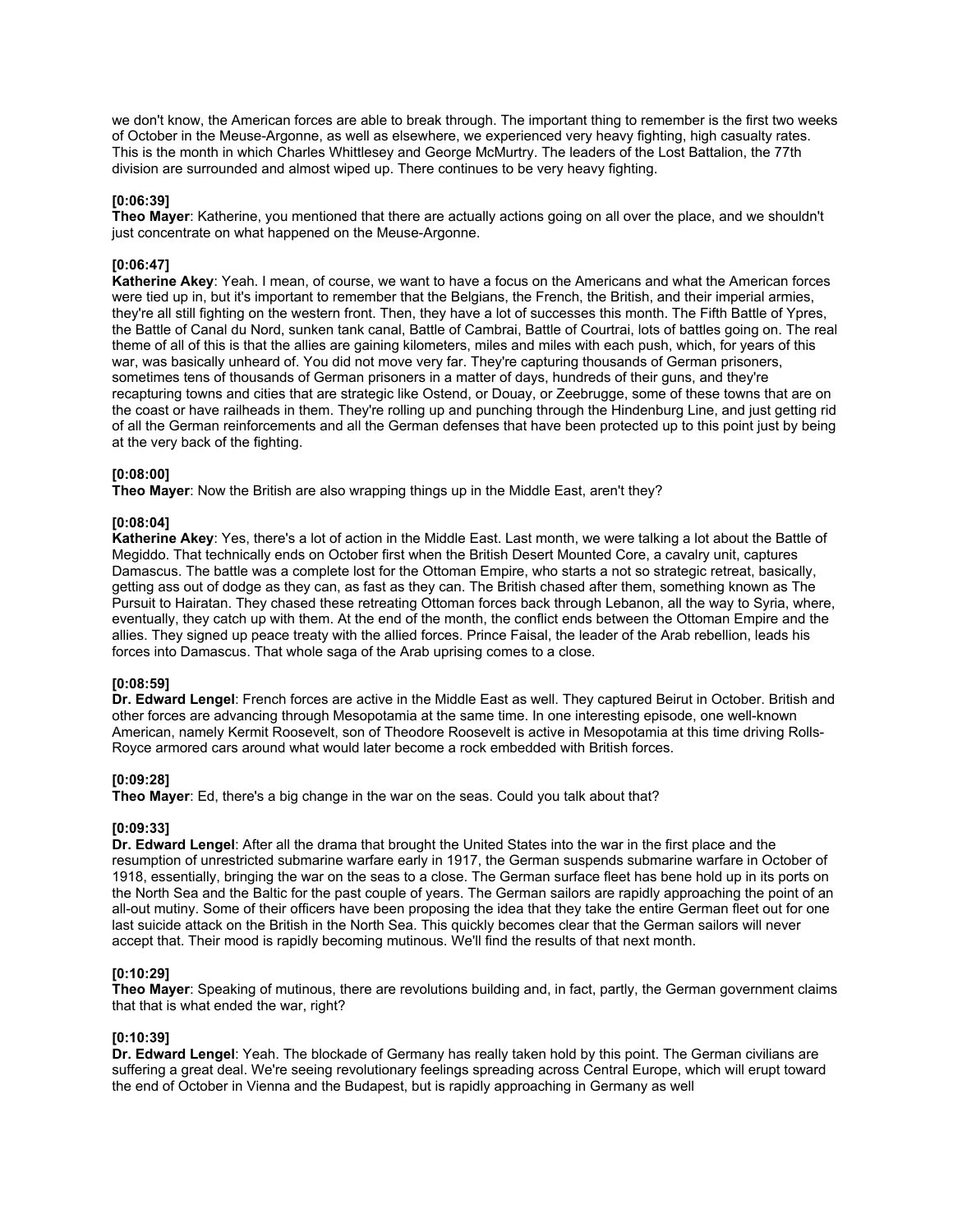#### **[0:11:02]**

**Theo Mayer**: Hey, Katherine. There are some things going on in the war in the sky that point to the future of air warfare.

#### **[0:11:08]**

**Katherine Akey**: The first is over the course of October, the Us Army Signal Corps is starting to experiment with something called the Kettering Bug, It's an unmanned aircraft. Effectively, a drone is the term we would use for it today. It doesn't do so well on its first few test flights, but it does eventually work successfully, but not in time to be used during the war. It's just another little signal of the kinds of aerial warfare we'll see later in the 20th Century. Additionally, the first all-US Marine Corps air combat action takes place on October 14th when eight Airco aircraft go and bomb a German-held town in Belgium. Additionally, my favorite air story from this month circles around Belgium flying ace Willy Coppens. Willy Coppens is known as the best balloon buster of the war. He liked to target those observation balloons, firing on them, and blowing them up.

#### **[0:12:07]**

**Theo Mayer**: The US ace in that is the guy name Frank Luke, but this is a Belgian ace?

#### **[0:12:12]**

**Katherine Akey**: This is a Belgian ace. He's actually got a better score than Frank Luke altogether having shot down 34 observation balloons over the course of the war. The Germans know him. He's been bothering them and shooting down their balloons for months at this point. They decide to lure him into a trap by loading an observation balloon basket with explosives. Then, as he went to shoot down the balloon, it would blow up with a lot of energy, and take them down with it. Instead of that, he actually just flies right through the explosion and emerges unharmed.

## **[0:12:49]**

**Theo Mayer**: There's a lot of stuff that happens in terms of the reformation of Europe and Eastern Europe, and the formation of countries, and the Balkans that appear and disappear. People aren't necessarily fighting the Germans, or the Americans, or the French. They're all in a giant cauldron. What was that all about?

#### **[0:13:10]**

**Dr. Edward Lengel**: It's almost the situation of chaos in Easter Europe. We see the rise of new nations of the independent Czechoslovakia, of Yugoslavia, of Poland, and the Polish Army, which is fighting bought against the Germans and the Russians is recognized as a cobelligerent power. As Austria-Hungary begins to spin into disarray, the Hungarians are battling with other nationalities in the Balkans sinks, and especially the Romanians and many others. A number of small republics appear and disappear.

#### **[0:13:48]**

**Katherine Akey**: As the Balkans are convulsing and shifting, there's still fighting going on in Italy on the Italian front, up really high in the part of the Alps known as the Dolomites. This last battle in that front, the Battle of Vittorio Veneto is a major Italian assault on Austria-Hungarian positions. One year after that, really disasters Battle of Caporetto where the Italians lost handily. The assault was really intense. They fired over two and a half million shells in a course of a week. That's over 350,000 shells per day, a lot of archery fire Ultimately, Austria-Hungary is badly, badly beaten. They actually order a general retreat from all positions in Northern Italy. Their forces are officially pulling completely out of that fighting front at the end of October.

#### **[0:14:41]**

**Theo Mayer**: As we record this, we're 39 days from Armistice. Armistice doesn't just happen. This month has to be the countdown process for getting there. Would one or both of you run down with some of the events are that, eventually, created an Armistice on the 11th of November?

# **[0:15:00]**

**Dr. Edward Lengel**: The German and Austria-Hungarian Governments have recognized by the beginning of October that they're going to have to ask for an Armistice and that the war is going to need to end this month. On October 4th, they began the process of sending notes to President Woodrow Wilson, who because of the 14 points, they view him as the friendliest of the allied leaders. They sent notes to him proposing an Armistice. Wilson, then, replies to them demanding that they evacuate the occupied territories. When they accept those terms, he, then, ramps up the terms, and requires a number of other things, including that the allies will only negotiate with a democratic German government, which, of course, leads to increased political turmoil in Germany and the other countries.

### **[0:15:56]**

**Theo Mayer**: Out with the Kaiser is what he's saying.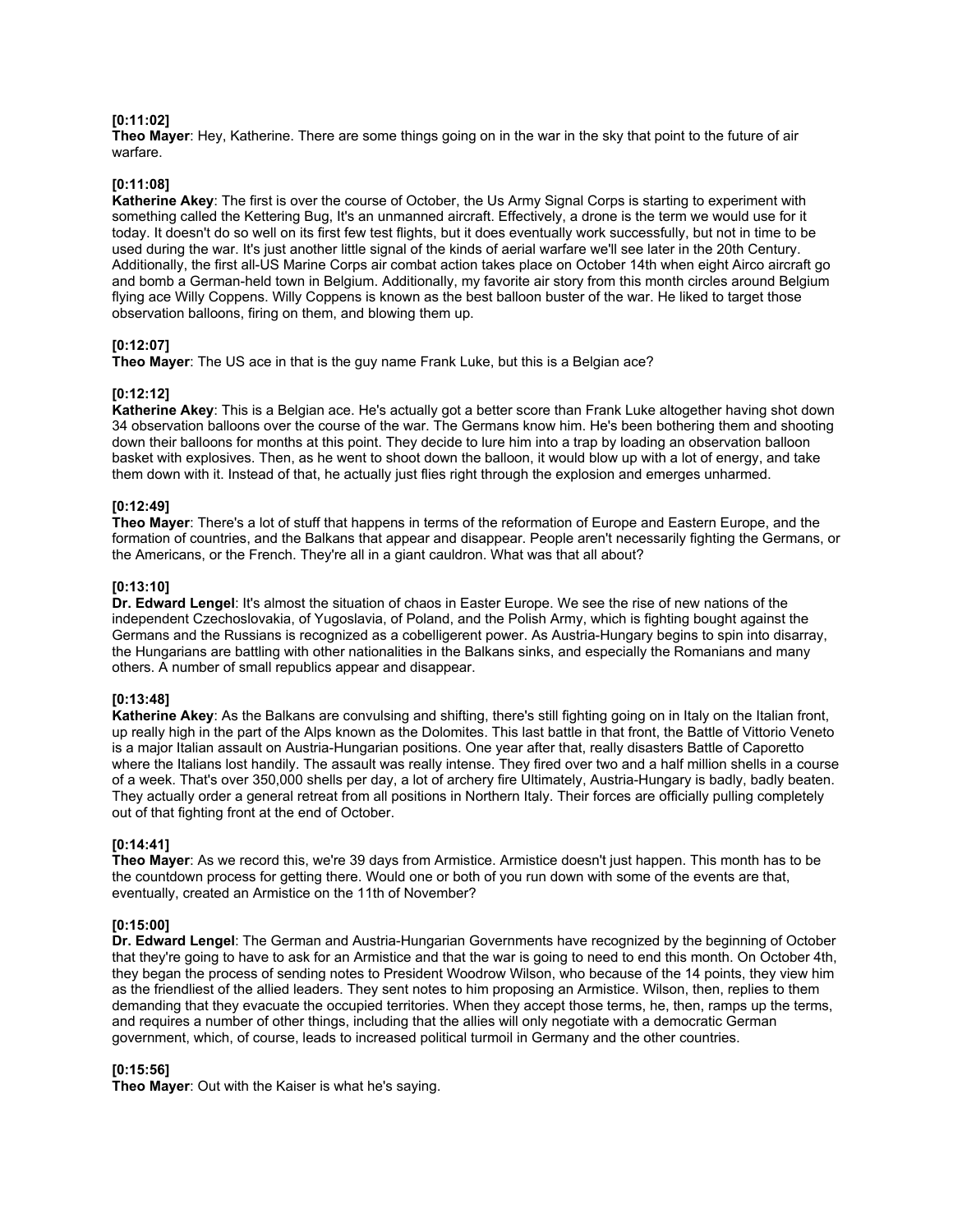### **[0:15:58]**

**Dr. Edward Lengel**: He's saying out with the Kaiser, but also Hindenburg and Ludendorff, who have been governing more or less as dictators in Germany through 1918. This ends with Ludendorff's resignation on October 27th. He's gone. Clearly, the Kaiser is going to follow him pretty soon. The Austria-Hungarians, the Turks, the Bulgarians are not going to wait for the Germans to come to terms with an Armistice. The Germans are still fighting as hard as they can. The Turks actually withdraw from the war at the end of October. The Austria-Hungarians are in the process of withdrawing from the war by that time as well.

#### **[0:16:43]**

**Theo Mayer**: Our first action in the war and the beginning of the turnaround was actually a Sam Hill. That feels like it was just yesterday. Here we are in a month when it's actually looking like it's wrapping up.

# **[0:16:57]**

**Dr. Edward Lengel**: That creates almost the false impression that the Germans were already defeated when the Americans came in, that they were on the run, that there was no serious fighting going on. This takes a good four to six weeks from Sam Hill up through the climax of the Meuse-Argonne in mid-October of very hard, very heavy fighting before we reach the point that the Germans finally break. We have other important battles in which Americans are involved, the Blanc Mont and the Champagne Region in which the marines are involved. The African-American 93rd Division is involved in very heavy fighting in these periods. It's building up in October to a climax. Then, a very sudden climax of the German forces.

#### **[0:17:47]**

**Katherine Akey**: I would also mention, it's very easy for us to throw out all these battle names and talk about how much ground they're covering or what towns they recapture. Every single one of these battles, these multi-day, multiweek battles is 30,000 casualties or 12,000 casualties. It's thousands of humans are losing their lives to make this happen, to move this war forward towards an end. The fighting and the dying, the scale of it is not going down. It's just continuing. We're just "making progress."

### **[0:18:19]**

**Theo Mayer**: I've been trying to wrap my head around the speed of events. It's just staggering.

#### **[0:18:25]**

**Dr. Edward Lengel**: Yeah, it is partly tug of war, but it's also a perception on the part of the allies. Especially, the Americans that they just have to keep pounding, and pounding, and pounding the Germans without lead-up. If anything, they even have to accelerate the rate of attack around now, so that the Germans don't get any time to relax that we're really pushing them into a complete capitulation. That's one reason, in some ways, that the casualty levels practically rise through this period.

### **[0:18:57]**

**Theo Mayer**: As a wrap-up, what would be the two phrases that you would summarize October 1918 with?

#### **[0:19:06]**

**Dr. Edward Lengel**: Defeat of the German army in the field and the beginning of the Armistice negotiations.

### **[0:19:14]**

**Theo Mayer**: I have one too. It's almost unfathomable how much is going on. Katherine, what about you?

### **[0:19:19]**

**Katherine Akey**: I would say it feels like we're at the climax, but we're actually in the falling action of the war. Again, this is informed by our being able to look back with the hindsight of history. It's incredibly busy. Things are changing very fast, but we're not at the climax of this war. We're at that falling action, not really falling into a proper day because the war just comes to a crashing, crashing stop in November. We're on a very slippery, fast-moving, downward slope towards that finish.

#### **[0:20:01]**

**Theo Mayer**: There are really two fable stories in American World War I lore. Interestingly, they both surround the first few weeks of October. One is the story of Sgt. Alvin York. The other, the story of the Lost Battalion. Both became larger than life, spun up by popular media and the desire to turn the war into adventure and saga. The real story, the actual events are probably more dramatic, more human, more emotional, and certainly more painful than the fictionalized ones. What they share in common is the humility, valor, willing sacrifice and character of some remarkable Americans. Ordinary men in extraordinary circumstance. We're joined by Rob Laplander, citizen historian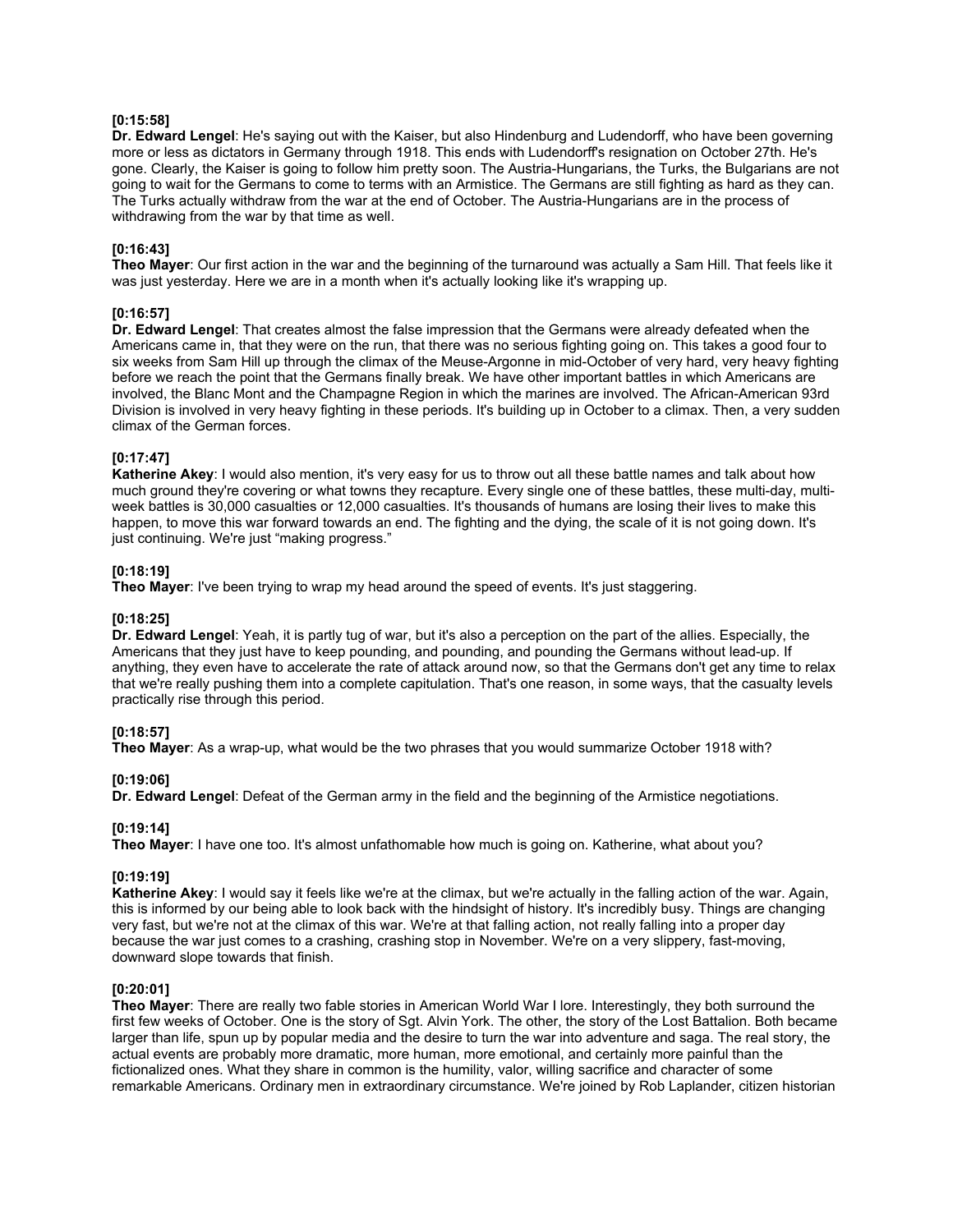and author of Finding the Lost Battalion: Beyond the Rumors, Myths, and Legends of America's Famous World War I Epic. Rob, welcome back to the podcast.

#### **[0:20:58]**

**Rob Laplander**: How are you there, sir?

#### **[0:20:59]**

**Theo Mayer**: Good. Hey, Rob, you're coming in all the way from France.

### **[0:21:02]**

**Rob Laplander**: Yes, sir. We are just outside of Binarville, France where the Lost Battalion was trapped for five days on a hillside in the Charlevaux Ravine. We are just about three kilometers away. I'd like to be doing this from in the pocket but there's no cell coverage there, sorry.

#### **[0:21:22]**

**Theo Mayer**: Well, I'm not surprised. It's a bit remote. Rob, to start with, who is the Lost Battalion, and how did they wind up getting lost?

#### **[0:21:30]**

**Rob Laplander**: The Lost Battalion is actually a group of about 700 men who were trapped a kilometer and a half ahead of the alliance for five days starting October 7, 1918. If it's the '20s or '30s, you'd know all about it. It was a very popular story at the time. About 700 men went into the ravine. At the end of the five-day siege, 194 walked out. It took 72% casualties. It was one of the most over-reported stories of the war. The most significant thing about it, I think, is that Lost Battalion is a misnomer. They weren't lost in a sense that nobody knew where they were. Everybody knew where they were. Even the guys would tell you, "Everybody knew where we were. Even the Germans knew where we were." The lost men think they were in a situation that it didn't look like they were going to get out off.

### **[0:22:22]**

**Theo Mayer**: Rob, your book, The Lost Battalion, is actually titled Finding the Lost Battalion: Beyond the Rumors, Myths, Legends of America's Famous World War I Epic. That piques the question, what are the myths and misconceptions about the epic?

#### **[0:22:36]**

**Rob Laplander**: There's always been this misconception that the leader of the Lost Battalion, Charles Whittlesey, had them in the wrong spot or that he charged ahead in some moment of glory, and put them in a situation that was untenable. Neither one of those stories is true. Whittlesey was exactly where he said he was. He was given specific and direct orders, and he followed them when nobody else did. Another myth is that he sent out the wrong coordinates from where he was, which led to an American artillery barrage directly down on their position. That's not true at all. There were several different factors. They were involved in how that happened, but it had absolutely nothing to do with Charles Whittlesey.

### **[0:23:21]**

**Theo Mayer**: There was a barrage that came down on them?

### **[0:23:24]**

**Rob Laplander**: Yes. On October 4th, for a period of time, there was an American barrage that landed directly on the position. They had to endure for almost two and a half hours.

#### **[0:23:34]**

**Theo Mayer**: How did they wind up getting found?

#### **[0:23:37]**

**Rob Laplander**: Whittlesey and his men sat on that hillside for five days. In the meantime, the rest of the regiment and their assistant regiment, the 307, fought very hard to get them out, to get over the hill, and into that ravine, so that they could link up with their flanks. It helped pry the line loose, so that the Germans had no choice but to actually pull out. There was about 7:30 p.m. On October 7th that the Germans evacuated the area and company B of the 307 managed to come in on right flank and hooked up with Whittlesey. By that time, however, the damage has been done. Only 194 were able to walk out on their own power.

**[0:24:22]**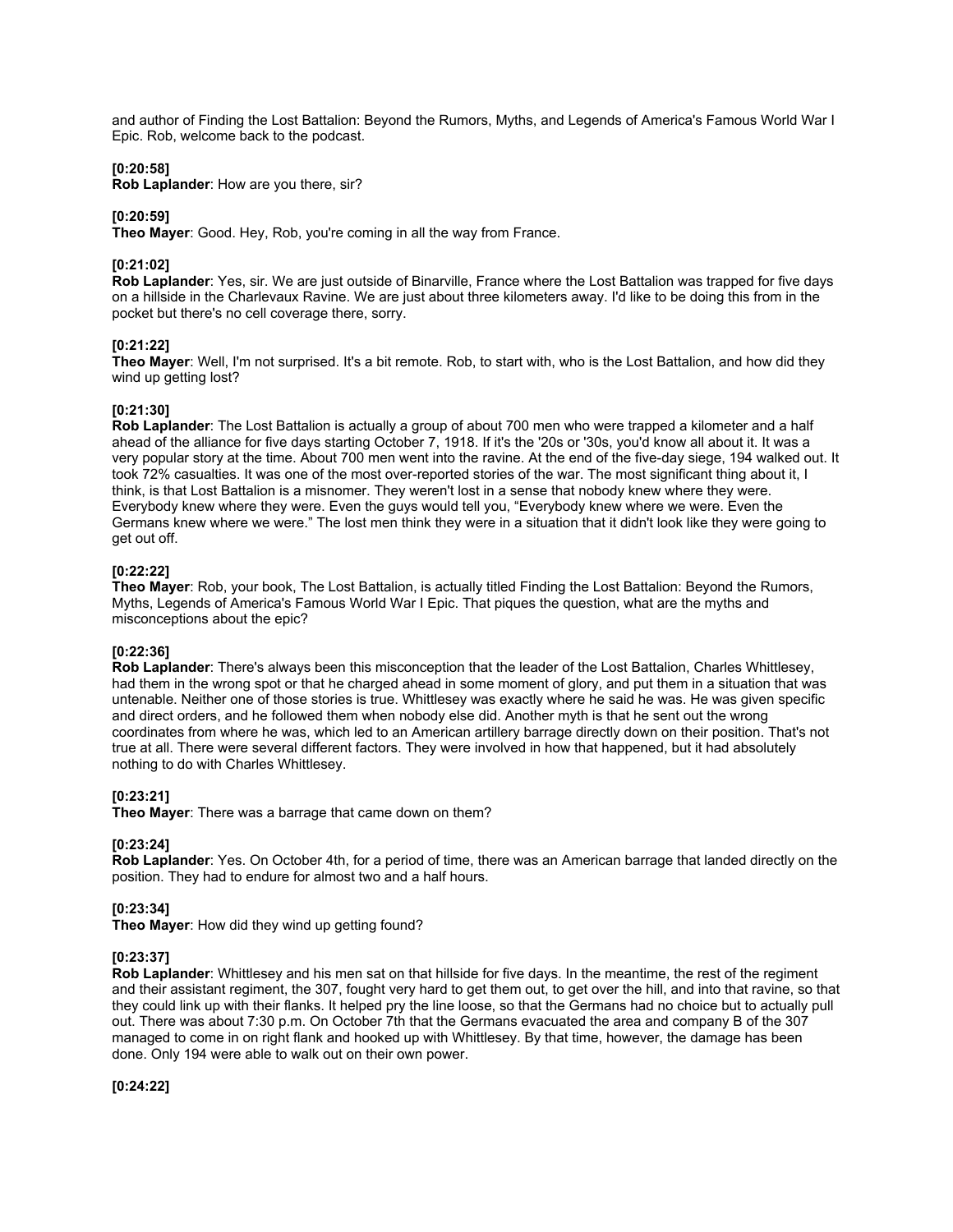**Theo Mayer**: Now, they tried to resupply Whittlesey by air. We had a story about that last week. What was that about?

### **[0:24:29]**

**Rob Laplander**: The 50th Aero Squadron tried very hard to come in into the ravine and drop packages. The problem was Whittlesey's men were dug in so deep. If they could be seen from the air, then they could be seen from the hills around them. If they were seen from the hills around them, they'd be killed.

#### **[0:24:46]**

**Theo Mayer**: When they finally came out, there are already cameras and reporters all set up, and they got turned into a media story, didn't it?

#### **[0:24:56]**

**Rob Laplander**: Well, even before they were out of the pocket, as early as October 5th, the first newspaper articles were appearing in the newspapers at home about them. They were already heroes even before they were out of the pocket. When they walked out of the position on October 8th, there were cameras there, and reporters, and there's actually film footage that was taken of them coming out.

#### **[0:25:19]**

**Theo Mayer**: Rob, you're there now. What's it like walking the space on the centennial of the event?

#### **[0:25:26]**

**Rob Laplander**: We were here 10 years ago for the 90th. It was a very moving experience then. Now, being here on the hillside each day that they were there, 100 years to the minute that they were there, this is a story that I've lived with for the better part of 21 or 22 years. My kids know this story. My wife knows this story. You can't swing a dead cat in my house without hitting something Lost Battalion. Here we are the 100th Anniversary on this hillside. It's an extremely moving thing to be part of the centennial of World War I to begin with. Now, to be allowed to be part of this, to have this honor of standing on this hillside in the fox holes that they were in a hundred years ago and to know what happened here, it defies the scripts in any way, and it's very, very moving.

# **[0:26:22]**

**Theo Mayer**: Rob Laplander is an author, citizen historian, and importantly, the force behind the Doughboy MIA Project, which cracks all of the still missing US service personnel from the war. We have links to both his book and the Doughboy MIA site in the podcast notes. Now, as we discussed in the round table, the wheels of change are spinning at a dizzying rate, but not for the men with their boots on the ground, fighting as fierce, losses are horrific, as the national leaderships begin to face the reality that the war must end. Wilson's insistence that he will not negotiate terms with the Kaiser or his military regime has a profound effect. Here, with a great overview of these tectonic shifts in geopolitical terms is Mike Schuster, former NPR correspondent and curator for The Great War Project blog. Mike, how would you characterize this moment in the war?

#### **[0:27:18]**

**Mike Schuster**: Theo, I think, we might say faithful would be a good word. The headline reads, "Generals to the Kaiser, the War Cannot Go on. Talk of an Armistice, Bulgaria in Turmoil but Fighting is Still Ferocious. Special to the Great War Project. A century ago, one by one and day by day, Germany and its allies are crumbling. On September 27th 'more than 23,000 German prisoners had been taken,' reports historian Martin Gilbert. Elsewhere on the front line of the Western Front, a six-hour artillery bombardment with more than seven hundred allied tanks are in action. By then, more than a thousand aircraft have joined the fight, supporting the Allied effort with more than seven hundred tons of bombs dropped." 'By nightfall,' writes Gilbert, 'the attacking forces had taken 10,000 prisoners and two-hundred guns.' Even by the standards of the Western Front, the scale of the German losses is astounding: Thirtythree thousand prisoners in one day. The British launch another massive offensive on September 28th at Ypres, the third attack to break the German hold there. Five-hundred aircraft are in the sky. Belgian troops were also in action that day, recapturing Passchendaele, which had been lost a year earlier, 'the scene of such terrible slaughter,' writes historian Gilbert. On the Salonica front in mountainous Greece, more than 10,000 Bulgarian and German soldiers are taken prisoner in the third week of September. Then a significant move to end the fighting. 'On September 28th,' writes Gilbert, 'Bulgaria with British and Greek troops already on her soil began armistice talks with the French and British in Salonica.' They are 'the first to succeed in calling off the fight.' Top German political leaders then weigh in. They tell the German Kaiser that Germany must join the armistice talks. They tell the Kaiser on September 29th that 'The war cannot go on.' Why? According to historian Martin Gilbert, 'Germany's top two military leaders tell the Kaiser, this is not about the will and ability of the German soldier to fight. No, it is also President Wilson's deep reluctance to negotiate in any way with the Kaiser himself or his military chiefs.' So, Gilbert reports: 'the Kaiser signs a proclamation establishing a Parliamentary regime. In the space of a single day Germany's militarism and autocracy were all but over.' But the battles continued, 'nowhere more fiercely than on the Meuse-Argonne Front. On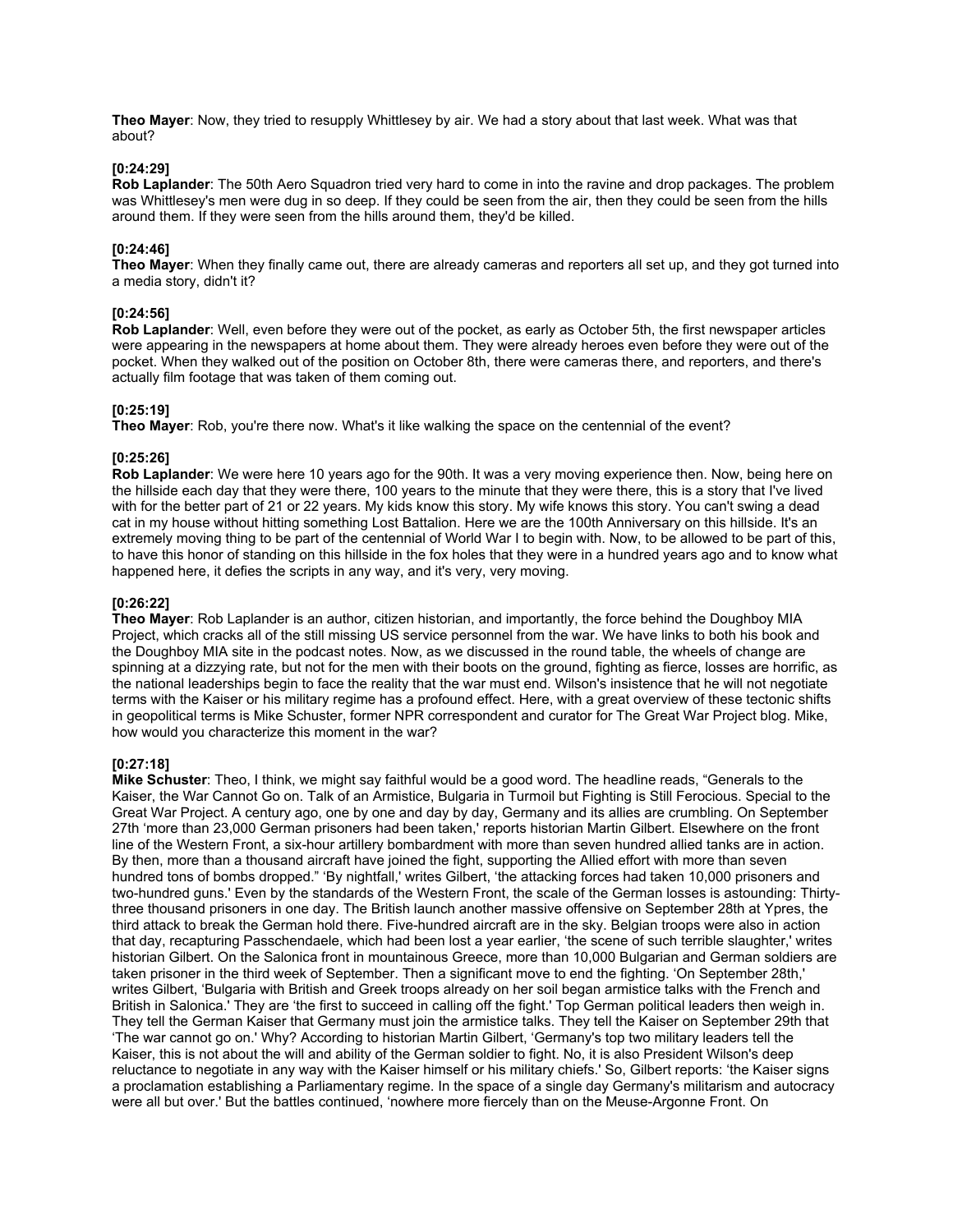September 29th, the fourth day of the battle, American forces were brought to a halt, partly by the unflagging German defense, partly by the incredible chaos that had developed in their lines of supply and communication.' Observes one visitor to General Pershing at the French Front, 'His soldiers were dying bravely but they were not advancing or very little, and their losses were very heavy. All that great body of men which the American army represented was literally struck with paralysis.' Then 'hostilities on the Bulgarian front,' reports Gilbert, 'ended at noon on September 30th. That leaves Bulgaria in turmoil, and with no chance of Germany providing reinforcements. The Bulgarian collapse was a blow to Germany and Austria, both of which were suddenly cut off from all land links with their ally Turkey. At the beginning of October, a century ago, the situation looks dire for Germany, but fighting is ferocious nevertheless.'" That's news from the Great War Project this week a century ago.

# **[0:30:49]**

**Theo Mayer**: Mike Schuster is the curator for the Great War Project Blog. The link to his post is in the podcast notes. That's it for a hundred years ago. Let's jump back into the present with World War I Centennial News Now. Now, this part of the podcast focuses on now, the Centennial Commemoration of the events of World War I and, of course, the upcoming Centennial of the Armistice. This week in Commission News, State Centennial Organizations and the US World War I Centennial Commission gathered in Chicago last week for an event we called To Honor and Remember. The event was graciously hosted by the Commission's Founding Sponsor, the Pritzker Military Museum and Library. It was a wonderful event with Col. Pritzker warmly welcoming everybody to the museum's historic site. There was a keynote by Col. Gerald York, the grandson of Sgt. Alvin York, followed by a panel on how we're going to archive the incredible work that has been accomplished over the past several years by the Commission, the States, and individuals in commemorating World War I. There were lots of other events and thank-yous to all who've dedicated so much over the past years to the centennial. We have links to the event video for you in the podcast notes. Update on Bells of Peace, the national tolling for the Armistice. It's really taking off. States, cities, and hundreds of individuals are pleading to participate. Two notable additions this last week. The Secretary of the Navy issued an all-nav bulletin, 072-18. Here's an excerpt. "The US Navy and US Marine Corps will participate in this event. Commander's Intent. (A), Purpose: Recognize the 100th anniversary of the end of WWI. (B), Method: Execute a global recognition of Armistice Day through a coordinated Department of the Navy wide bell ringing ceremony. On Sunday, 11 November at 1100, toll your bells 21 times with a five-second interval between each toll. Groups that do not have bells can render the salute by other available means." Now, we also got word late last week that the Washington Capital Dome is going to toll its bell. We're pretty excited about what's happening. We're nearly up to 30 state proclamations and we're gunning for 50. We launched a new campaign for cities and counties to do proclamations just starting last week. This coming week, we're going to cross our first 1000 individuals signing up to participate using the app. Join them by searching for Bells of Peace in your app store. This week in our updates from the states. We're heading to the state that was home to two US presidents directly involved in World War I, the State of Georgia. Woodrow Wilson's boyhood home was in Augusta. The era's US Assistant Secretary of the Navy and future President Franklin D. Roosevelt built his famous little White House at Warm Springs, Georgia. In 1945, it's also where he died. To learn more about Georgia and World War I, we're joined by Dr. Tom Jackson, Executive Director of the Georgia World War I Centennial Commission and retired Vice President for Public Affairs at the University of Georgia. Tom, it's wonderful to have you on the show.

### **[0:34:21]**

**Dr. Tom Jackson**: Hello, Theo. Thank you for the opportunity.

### **[0:34:24]**

**Theo Mayer**: Tom, Georgia was an early entrant into the State World War I Commemoration. Could you tell our audience a little bit about how Georgia and the Georgia Commission got started in all these?

### **[0:34:34]**

**Dr. Tom Jackson**: Well, Theo, we had a prime mover in the form of Dr. Monique Seefried, who's one of your National Centennial Commission commissioners. Dr. Seefried influenced the governor of Georgia, who is our neighbor, and the Georgia legislator to adopt and create and a Georgia World War I Centennial Commission in its 2015 session. Two commissioners appointed by the governor, two by the lieutenant governor, and two by the speaker of the house gathered in late 2015, and we had been on board ever since.

#### **[0:35:03]**

**Theo Mayer**: A story I didn't know. Your team has done a stellar job in uncovering and telling the story of Georgia in World War I. Could you tell us a bit about Georgia during 1916 through '19?

#### **[0:35:15]**

**Dr. Tom Jackson**: Georgians shared America's isolationist attitude that "I'm" and the state had a particular economic pinch with exports of cotton, tobacco, timber. Naval stores to the markets in Germany, and Austria-Hungary were stopped by the British naval blockade of Europe. When US entry into the war came in April of 1917, patriotic purpose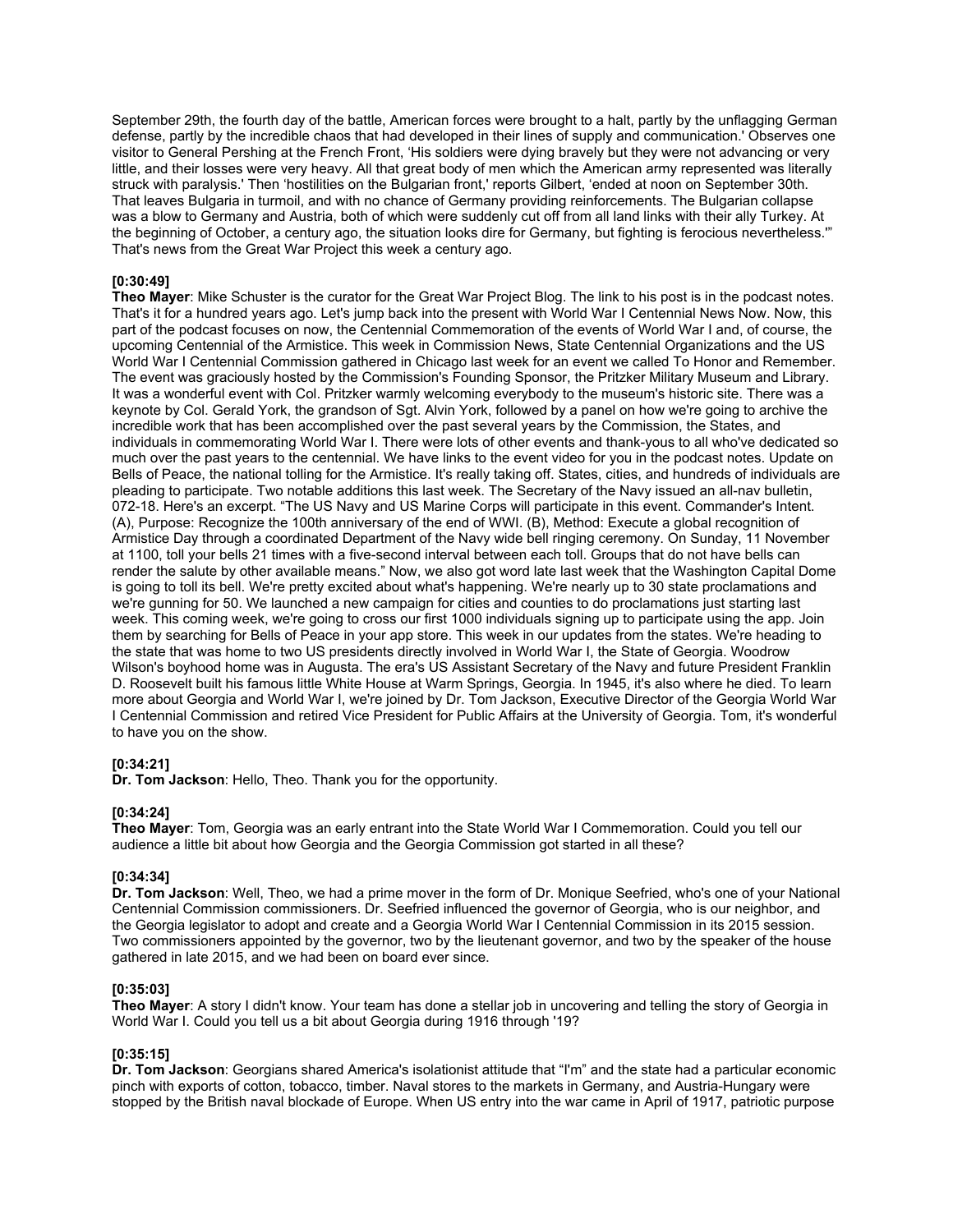swept Georgia. Ultimately, more than a half million men were registered for the draft in Georgia. More than 100,000 men and women served in military or support role. Many of the Americans who fought in the European theater, as many as half went overseas came from Georgia camp. This included places like Fort McPherson in Atlanta, Fort Oglethorpe near Chattanooga in Georgia, and Fort Screven in Tybee Island. There were war training camps. Camp Gordon in Chamblee, Camp Hancock in Augusta, Camp Wheeler in Macon among others. Flight school at Souther Field in Americus trained almost 2000 military pilots for combat over front. Charles Lindbergh took his first flight at Souther Field. Near war's end, Columbus was chosen to house the army's school of art leading to construction of Fort Benning's, today, the nation's leading center for infantry training and ground maneuvers. Of course, infantry and armor makeup the Fort Benning Maneuver Center as an enduring legacy of World War I in Georgia. It's particular difficult to determine precisely how many Georgians died in World War I. Unfortunately, the memorial records of today listed only the white soldiers. The primary efforts of our commission here in Georgia has been to identify all Georgians who died in service on the war and it revealed a large number of black soldiers. The latest count is 1228 who made the ultimate sacrifice. It brings the total number of Georgians who died in uniform, 3700, and we hope to honor them all in this centennial observance.

# **[0:37:10]**

**Theo Mayer**: Well, Tom, members of your commission literally went from county courthouse to county courthouse rerecording the names on the local memorials to help build that list, didn't they?

### **[0:37:20]**

**Dr. Tom Jackson**: They did. In particular, Dr. Lamar Veatch, who's the retied state librarian has been our prime mover in that. He's been all over Georgia. There are 159 counties. I think he's been in everyone. The listeners can go to our website and see this photographic database of all of these monuments. They're quite colorful. They're quite varied. There's an interesting tour through the state and through the way that local people were commemorating the war at the time.

### **[0:37:46]**

**Theo Mayer**: What do you think is the most important thing that resulted from your team and your commission's efforts?

# **[0:37:52]**

**Dr. Tom Jackson**: I would say the most important thing is that commemoration on the African-American service in the war. The identification of 1228 people who have not previously properly been memorialized. We've had many other things that we've done. We had a grant through the Georgia Department of Education to support development of World War I curriculum to be integrated into the History courses in 5th, 6th, and 8th grade, and in high school because, as you might suspect, World War I, sometimes, gets short shrift in the history courses. We had a statewide History Day Program in conjunction with the Georgia Humanities Council that awarded two top winners in World War I-themed projects with trips to Washington DC for this November's events. In the summer, one went to France for centennial events there, the grand prize. The website is a legacy of the Commission in its own right with the memorial sites around the state of history and updated listing of all Georgians who died. The names are there by county. They can be searched. We had exhibits at many places around the state, the Atlanta History Center, the Hartsfield-Jackson International Airport. We erected a State Historical Marker commemorating the tragic lost of Georgian's lives and the wreck of the troop ship Otranto off Ireland right before the end of the war, the worst troop ship disaster during the war. We're erecting a sculpture of the first African-American military aviator, a Georgia native, Eugene Bullard, a native of Columbus, Georgia. This will be located at the US Air Force Museum of Aviation at Warner Robins if all the technical aspects can be worked out with that. Bullard was never allowed to fly for the US. He had to fly for France because he was an African-American. We worked with the Georgia Department of Transportation to plant memorial poppies along the Moina Michael Highway, just the highway between Atlanta and Athens in honor of Ms. Michael's whirlwind development of the buddy poppies to support veterans. She was a faculty member at the University of Georgia and the prime mover behind the idea of the buddy poppy. We helped encourage and promote local centennial events all around the state. Our thanks to museums and local communities who have done lectures, and performances, and seminars throughout the past four years.

### **[0:40:04]**

**Theo Mayer**: You've really had an amazing program. What are the plans for the Armistice? Also, the other question I wanted to ask you is, what happens after the Armistice?

### **[0:40:13]**

**Dr. Tom Jackson**: We have a large program, a formal state observance planned for the 11th hour of the 11th day of the 11th month coming up on Sunday, November 11th, at the Atlantic History Center. It will be the state observance. It will open with patriotic music, followed by participation in the Bells of Peace, ringing precisely at 11:00, and then some appropriate remarks. Actually, the way the legislation was set up that got us off to such an early start, perhaps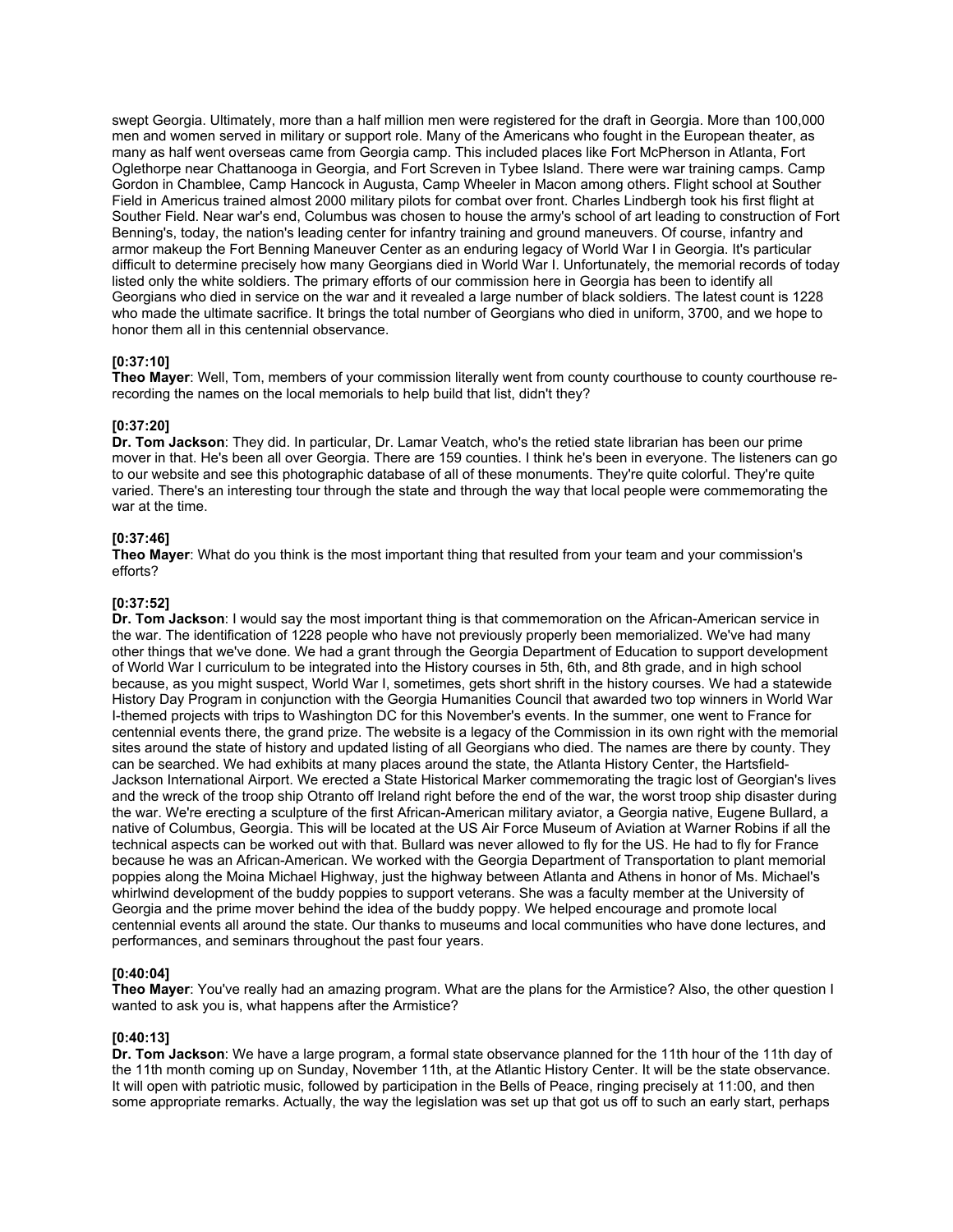get us to an early end as well, we expire July of 2019. Our main remaining project is to complete the statue of aviator, Eugene Bullard, and to have it erected and dedicated. We would hope to do that during Black History Month this coming February. If not, certainly before July.

# **[0:40:59]**

**Theo Mayer**: Dr. Tom Jackson, Executive Director of the Georgia World War I Centennial Commission. Learn more about the commission and the Centennial of World War I in Georgia by visiting the links in the podcast notes. This week, in our segment on Remembering Veterans, we're joined by the grandson of a World War I veteran whose story of uncovering his family's heritage was pretty inspirational. Mark Foster know next to nothing about his grandfather, John Foster, except that he was buried at Arlington National Cemetery. As he started to go through his family's heirlooms, letters, photographs, and newspaper articles, he began a journey of discovery about his grandfather. Mark, thank you for joining us on the podcast.

# **[0:41:42]**

**Mark Foster**: Good morning, Theo. Thank you for having me.

# **[0:41:45]**

**Theo Mayer**: Mark, this voyage of discovery, what launched it and how did you begin to uncover your grandfather's story of service in World War I?

# **[0:41:53]**

**Mark Foster**: I had found a box of my father's memories. Going through it, actually, it was headed to the garbage. I was cleaning out the basement. I better take a look at these things. Next thing you know, I start going through. I find letters from my grandfather from the front. I found the letter from his commanding officer to our family that he had passed. Then, of course, the one that started all of this trouble is an article that I found from 1936 regarding a changing of the headstone. At that point, I was starting my family tree, and I figured we had no pictures of my grandfather. I figured a picture of the headstone would be a nice addition to the family tree. I requested one. The article from changing the headstone, it was mismarked at Arlington where he was from Kansas. At that point, I ordered that picture. Sure, as heck, it was still Kansas. Now, that got me fired up. I wrote every state legislator. I wrote the local paper. Two people responded, Congressman Jesse Jackson and the Journal Register in Springfield reporter, Dave Bakke, interested in the story. Next thing you know, the ball is rolling. I get a phone call from Arlington National Cemetery that, yeah, all we need is a letter from the family requesting a change in the headstone, which I did. At that point, I had advised Dave Bakke. He says, "Mark, this sounds interesting. I think I'm going to do an article." It ended up on the front page of the Journal Register, "Headstone to change 93 Years Later." I was familiar with the First Division Museum in Wheaton, Illinois. I had thought maybe they might be interested in this because John was a member of the First Division. I sent this off to them. Two weeks later, I get a letter that John Chester maybe eligible for the silver star. Once again, I started writing letters. Next thing you know, I get a very impressive letter from the Awards and Declarations Branch in Fort Knox that, yes, in fact, he was eligible for the silver star. That's pretty much my story there.

# **[0:44:27]**

**Theo Mayer**: That's quite a story. You published your findings on the Commission's Story of Service Catalog, which is going to preserve that story and your grandfather's service for posterity. How did you find the stories of service? What was it like submitting it

### **[0:44:42]**

**Mark Foster**: Well, my wife goes nuts with me. I will spend pretty much an hour every single day looking into the World War I. Hit Google, hit anything that is related to my grandfather. One day, the Commission website came up. The more I delve into it, I found the story. They might be interested in this story, but as lengthy as it was, I was concerned it would be chopped to the shreds, and it was not. They accepted it fully and, in fact, sent copies of the link to all my relatives nationwide. They are just thrilled that it is now saved for posterity.

# **[0:45:28]**

**Theo Mayer**: Many people know that their ancestors served but don't know the story. What advice would you give to others who want to uncover their own family's heritage the way you did?

### **[0:45:40]**

**Mark Foster**: Gosh. Again, patience.

### **[0:45:42]**

**Theo Mayer**: Maybe with a little dedication to boot.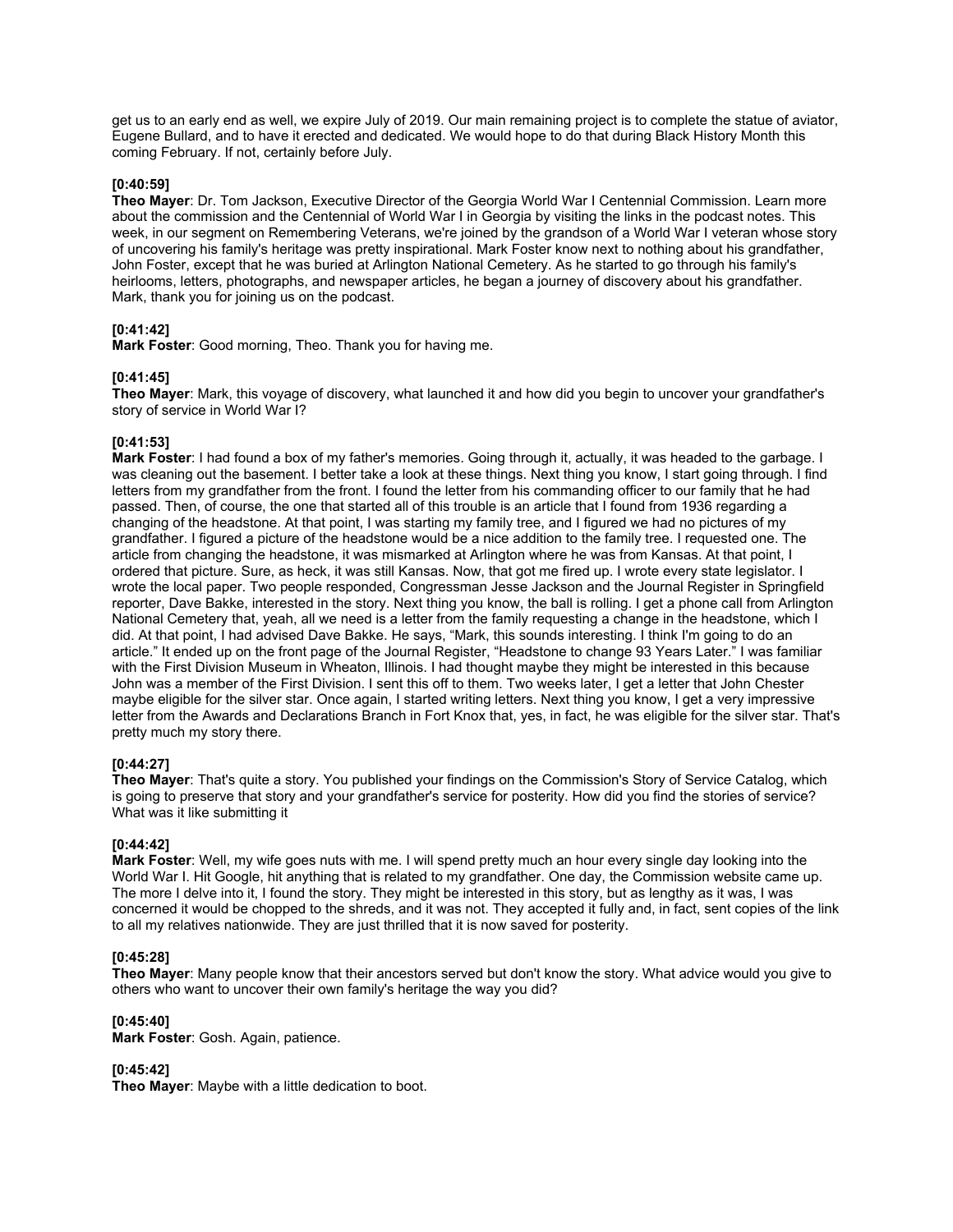## **[0:45:45]**

**Mark Foster**: Exactly. Sit there, and you find a link, follow the link. I've just really started with the Commission website. I know, generally, where my grandfather was killed. I've been trying to Google Earth it. The idea that I can punch in a website, and here, the Google Earth will show up is thrilling to me. It's become a mission for me.

## **[0:46:11]**

**Theo Mayer**: It's really a delight to talk to you. Congratulations on having done this.

# **[0:46:16]**

**Mark Foster**: Well, thank you. I sure do appreciate the opportunity to speak about my efforts.

## **[0:46:22]**

**Theo Mayer**: Mark Foster is the grandson of World War I veteran, Josh Foster. Learn more about his grandfather at the links in the podcast notes. Now, you can also preserve your own ancestor story, making it a permanent part of the national record by using the Commission's Stories of Service website. You'll find it at ww1cc.org/stories. To help you get going with that story of service for your family, we suggest that you listen to our interview with Debra Dudek in our podcast episode number 80. Debra Dudek is the author of a great, simple, and short book called The World War I Genealogy Research Guide: Tracing American Military and Noncombatant Ancestors. It may not be the catchiest of titles, but it really describes the book, which is available in print and as an e-book on Amazon.com. I bought a copy on Amazon, and I was so impressed, but I sent one to our executive director as well. I'm excited about our next guest because of the organization that he represents. For our Remember Veterans segment, we're joined by the Digital Historian for the US Army Center for Military History, Dr. Erik Villard. Dr. Villard has been on-point for the army's World War I Commemoration website. Erik, welcome to the podcast.

### **[0:47:42]**

**Dr. Erik Villard**: Thank you for having me.

### **[0:47:44]**

**Theo Mayer**: Erik, the US Army Center for Military History, the CMH has had its own history tracing back to the Civil War. Your primary responsibility is to be a historical resource to the army itself, right?

### **[0:47:56]**

**Dr. Erik Villard**: Right, that is our principal mission. We provide the historic confirmation that the army staff and the various army organizations would need for their institutional education and memory. We also have a secondary but important role in providing this information to the public and to the veteran community as well. We are able to accomplish both missions, I think quite seamlessly because when we do this work for the army and making sure we are the agency that gets the information correct for the army decision-making process, it's also that high standard of scholarship is something that we can share with the public.

### **[0:48:36]**

**Theo Mayer**: Erik, what's the idea for the public-facing side?

### **[0:48:39]**

**Dr. Erik Villard**: Well, we have a multi-pronged commemoration effort for the First World War. The website is a World War I subsite that is divided in 30 chapter. Each chapter comes out on a monthly basis. The first part of the website traces the evolution of the army in the period before 1917. Then, the meat of the website talks about the experience of the ADF in World War I. Then, the concluding chapters talk about what happens after the Armistice.

### **[0:49:12]**

**Theo Mayer**: It's really comprehensive. You really worked hard at that. You did a great job. What's the visitor experience like when you get there?

## **[0:49:20]**

**Dr. Erik Villard**: Well, I designed the interface like a multifunction display. It's a type of device. It's used in a lot of military vehicles where you basically have a central screen. Then, you have option buttons on the side and bottom. Depending on where you want to go and what you want to look, those option buttons may change. All the material is scooped together on paper-sized documents. The advantage of that is when you download it, all the photos, and texts, and anything else saves the edit. It's a very easy way to view and share the material. I think there's something for everyone. It's designed to be downloaded. It's great for educators. You can just download entire lessons as JPEGs, PowerPoint, or PDF. Just as a whole range of material. Again, it really is optimized for educators.

**[0:50:12]**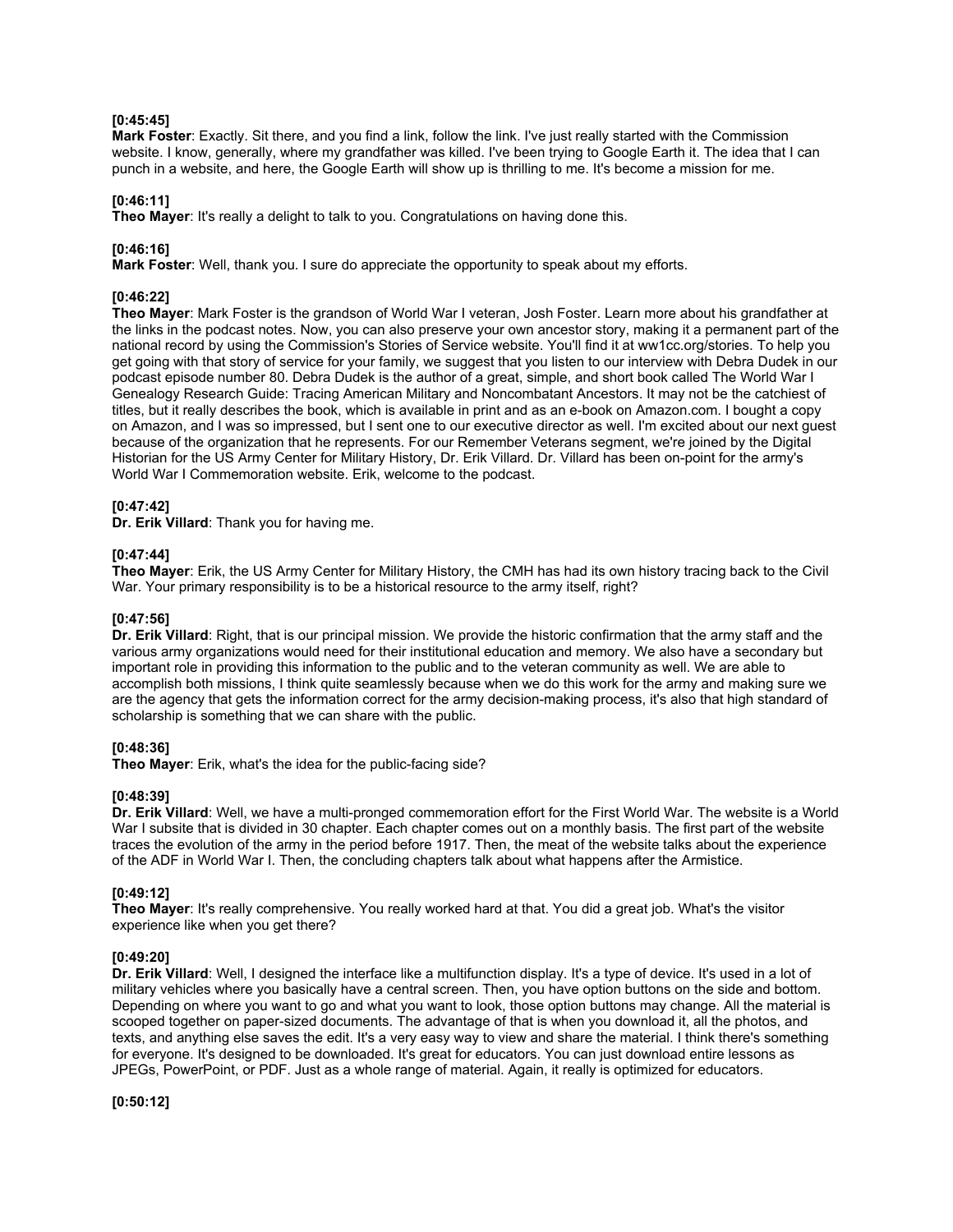**Theo Mayer**: Erik, what happened from 1917 to 1919 to the organization called US Army? There's precedent in history for that kind of expansion and growth. Can you talk about that just for a moment?

### **[0:50:27]**

**Dr. Erik Villard**: I think it's fair to say that the modern United States Army was born in the First World War. The army that we have with us today owes much of its organization to the First World War. It was also a period of great technological change. For example, I have aerial photography, which really revolutionized the fighting in World War I because you, now, had the ability to send a plane above, take very detailed photographs of enemy trenches and artillery placements. Then, provide that information to your commanders. It really gave commanders a situation awareness that we take for granted now with all our satellite imagery and cellphone. I'm releasing these files, so that you can get a sense of the scale and complexity of these battles in Google Earth on your own computer.

## **[0:51:22]**

**Theo Mayer**: Erik, one last question, this is for you personally, for everyone who've fallen into this and dig into it, it's a voyage of discovery. What's the most memorable for you to learn from pulling all these together?

#### **[0:51:35]**

**Dr. Erik Villard**: It's been a remarkable opportunity for me because my background, I am a Vietnam War historian. Now, I've done some work with the First World War. I actually wrote my dissertation on Camp Lewis, which was a training camp in Washington State, but I hadn't done a lot with World War I. It gave me a chance to really dive deep. I think the thing that impressed me the most is the photographic record. You realize that if you look at these photos, at these individuals, they don't seem like they're distant history. They seem like they could be us. I think that's the most striking thing, even though a century seems like a long time, and you look at this stuff, you realize, "No, it's still very much with us."

# **[0:52:19]**

**Theo Mayer**: Dr. Erik Villard is the Digital Historian at the US Army Center for Military History. Learn more about the center and see their really compelling website by visiting the links in the podcast notes. You can also direct tweet a link request to @theww1podcast. That's @thewww1podcast. Now, during our history segment, we dug into the story of the Lost Battalion. For our spotlight on the media, we're going to take a deeper dive into the story starting with our regular podcast contributor, Dr. Edward Lengel. His new book is called Never in Finer Company: The Men of the Great Wars Lost Battalion. Recently, Ed and film historian, Anjuli Singh appeared on C-SPAN Real America. Here's a clip.

# **[0:53:07]**

**Steve Scully**: Up next, we will show you in its entirety a silent film from 1919. First, to explain this film, Edward Lengel who's the author of the new book, Never in Finer Company. We thank you for joining us on American History TV. Anjuli Singh, who is a historian of silent films. Let me begin with your interest in the Lost Battalion. Where does it come from and why?

#### **[0:53:28]**

**Dr. Edward Lengel**: It's the most powerful human story of the entire First World War and the most powerful human story I've read in American military history. It's very intimate. It's about a small group of individuals who came from very different backgrounds. Many of them from deep poverty. Many of them were immigrants. Some of them had not even been naturalized. Others were farmers and ranchers from the west who came together and endured a common struggle. They've bonded together. They became part of the American story. I've walked on the side of the battlefield itself, which you can still do today. You can see the rifle pits, the trenches that these soldiers dug there in the woods, and you can get an intense sense of what they experienced.

#### **[0:54:19]**

**Theo Mayer**: Ed is also one of the key interviews in a new documentary about the Lost Battalion.

#### **[0:54:28]**

**Dr. Edward Lengel**: Charles Whittlesey remains an enigma. I don't think he really wanted anybody to know him deep down. He was a very complicated individual. He's haunted by a sense of responsibility for every single man who died in that pocket. Ultimately, he carries the burden of every death on himself. They begin to appear in his dreams. In one dream, he is carried back to a moment in the pocket where for one brief moment, he fell asleep. One brief moment, only to wake up, cheek to cheek with a dead man. That comes back to him in his dreams. He can't sleep.

### **[0:55:20]**

**Theo Mayer**: That clip is from the new documentary titled The Lost Battalion produced by Mark Fastoso, John King, and Luis Blandon. Now, best of all, Mark and John are with us here today to talk about it. Gentlemen, the Lost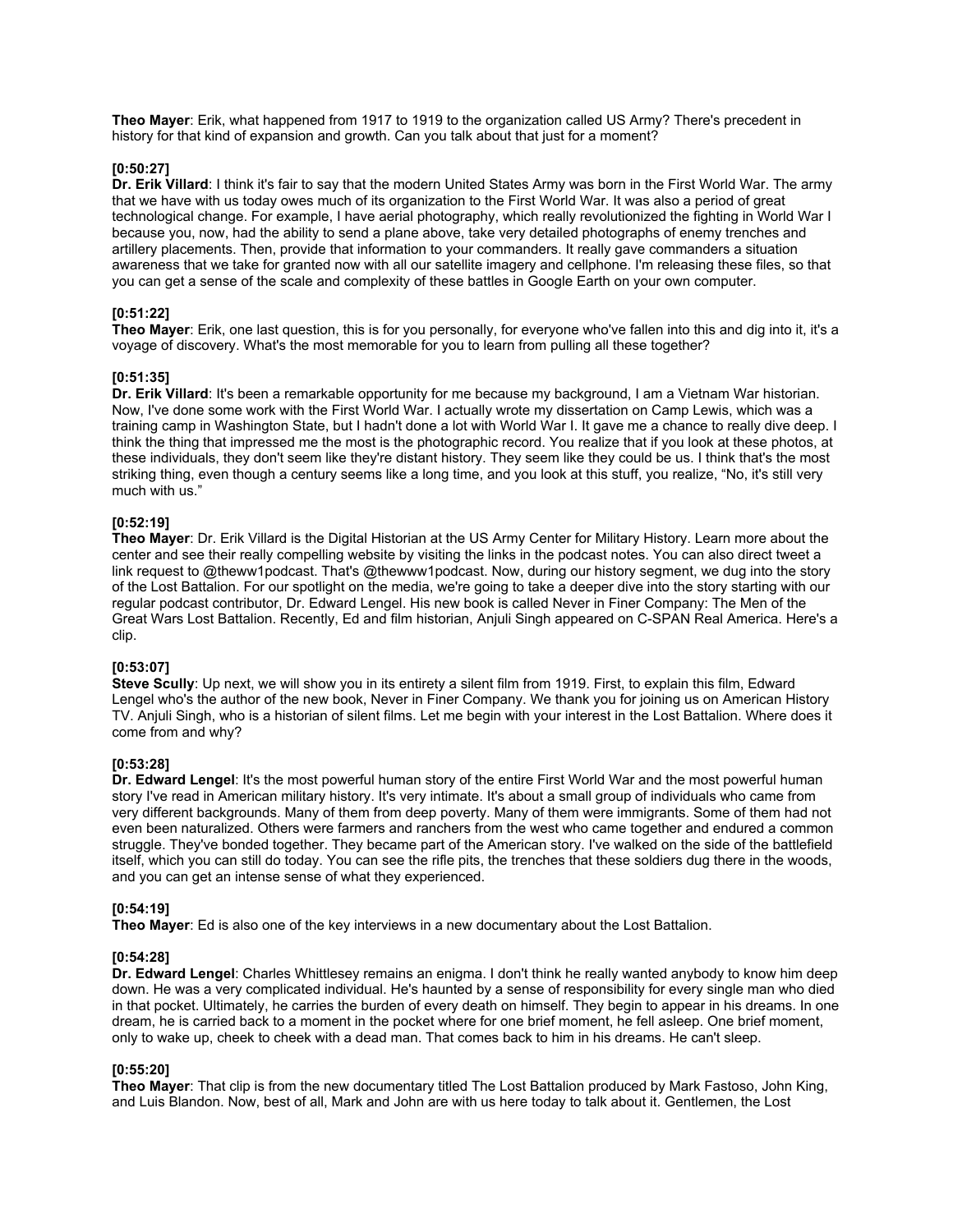Battalion is one of the better-known sagas in the First World War. What inspired you guys to tell the story as a documentary?

### **[0:55:40]**

**John King**: I was talking to Ed Lengel about his book. We were musing about what this would be as a documentary if we're going to do that. He said the magic words to me, "There's film footage of the Lost Battalion from the Meuse-Argonne offensive." As a film maker, you always want to be in that. Sure enough, there were cameras that filmed them marching out of the woods after they were relieved. I thought, "Wow, all this footage we had of the Meuse-Argonne offensive, how many can we tie to an actual unit?" We found out, Damon Runyon, the great sports reporter was right there alive. He interviewed. He wrote about that. That footage and that story, that inspired me to say, "Hey, there's something here to document. We can look at these men in the eye." I thought about that footage of them coming out. Immediately, I said, "Why did they film it? It's not combat. It's just guys marching." All those together, I started to think this is a really layered story. Immediately, I just said, "I think we should do this because this footage allows people to start to connect to relate. It's the real thing. It's the real people." I thought it was just super compelling.

### **[0:56:54]**

**Theo Mayer**: For your documentary, you went out, and you interviewed a real who's who lineup of experts, including Ed Lengel. What was the thing that each of you learned that really sticks out for you after going through all that. Let me start with you Mark.

# **[0:57:07]**

**Mark Fastoso**: Well, what I learned is, why do we even know about the Lost Battalion? How many battalions fought the Meuse-Argonne offensive? This is the only one people know about. That became really what I was interested in finding out. What I discovered is that Charles Whittlesey and the Lost Battalion, their story is totally entwined with the story of Damon Runyon and the newspapers. Damon Runyon was tasked to go to the Meuse-Argonne and send back stories of New Yorkers to make the people at home feel good. He met Charles Whittlesey for probably 15 minutes. That's why we know about the Last Battalion. It's really a story about how America wants heroes, how they create heroes, what the media does, and what that does to the men who have to take on the mantel of being heroes.

# **[0:57:55]**

**Theo Mayer**: John, as you got into this, what was the thing that struck you the most?

### **[0:57:59]**

**John King**: One of the things that really stayed with me is this issue of the interaction of storytelling and real history or history in the media because, of course, now, we see in our country, the media is sometimes part of the story, and the media is helping create the story at the same time. It's really fascinating that this is the story where that same dynamic was happening, that something was happening, reality was happening, the battle was happening. The media, through Damon Runyon and others, ended up telling the story but, also, constructing history. Some of your listeners, I'm sure, know about the Go to Hell Whittlesey comment. The idea that some of these famous phrases or famous phrase in American history is really partly a social construction or a media and social construction. That was really powerful, and it is powerful to me. That's one of the storylines of our film.

### **[0:58:42]**

**Theo Mayer**: I really like the angle that you're going for. It, actually, leads directly into conversations that Katherine Akey and I have had. Katherine's my cohort and the show's line producer. She's got a real soft spot for Whittlesey because we've talked about him before and since that he suffered with PTSD. In the end, he committed suicide. Do you actually get into that in the film?

### **[0:59:03]**

**John King**: Yeah, we do. I mean, that's really what the storyline arrives to. I have a soft spot for Whittlesey. I'm not sure how you cut it. The hope is that when viewers watch, they start to feel a little bit of the pressure he's under. It won't stop. By the end before he commits suicide, people will get a sense that's what's going to happen, and they're going to feel heartbroken about that.

### **[0:59:25]**

**Mark Fastoso**: We definitely deal with what happens with Whittlesey and Damon Runyon after the war, but we really go into the battle and what they experienced because there is what happens after, but there is the actual trauma. You mentioned PTSD, you can't reup, or listen to, or watch anything about the Lost Battalion without realizing every single person there, including Whittlesey, must have experienced some kind of posttraumatic stress or some kind of traumatic distress. You've got this double combination of some of the most intense trauma a human can experience, combined with what happens after war, which is a media trauma or a social trauma that happens to him and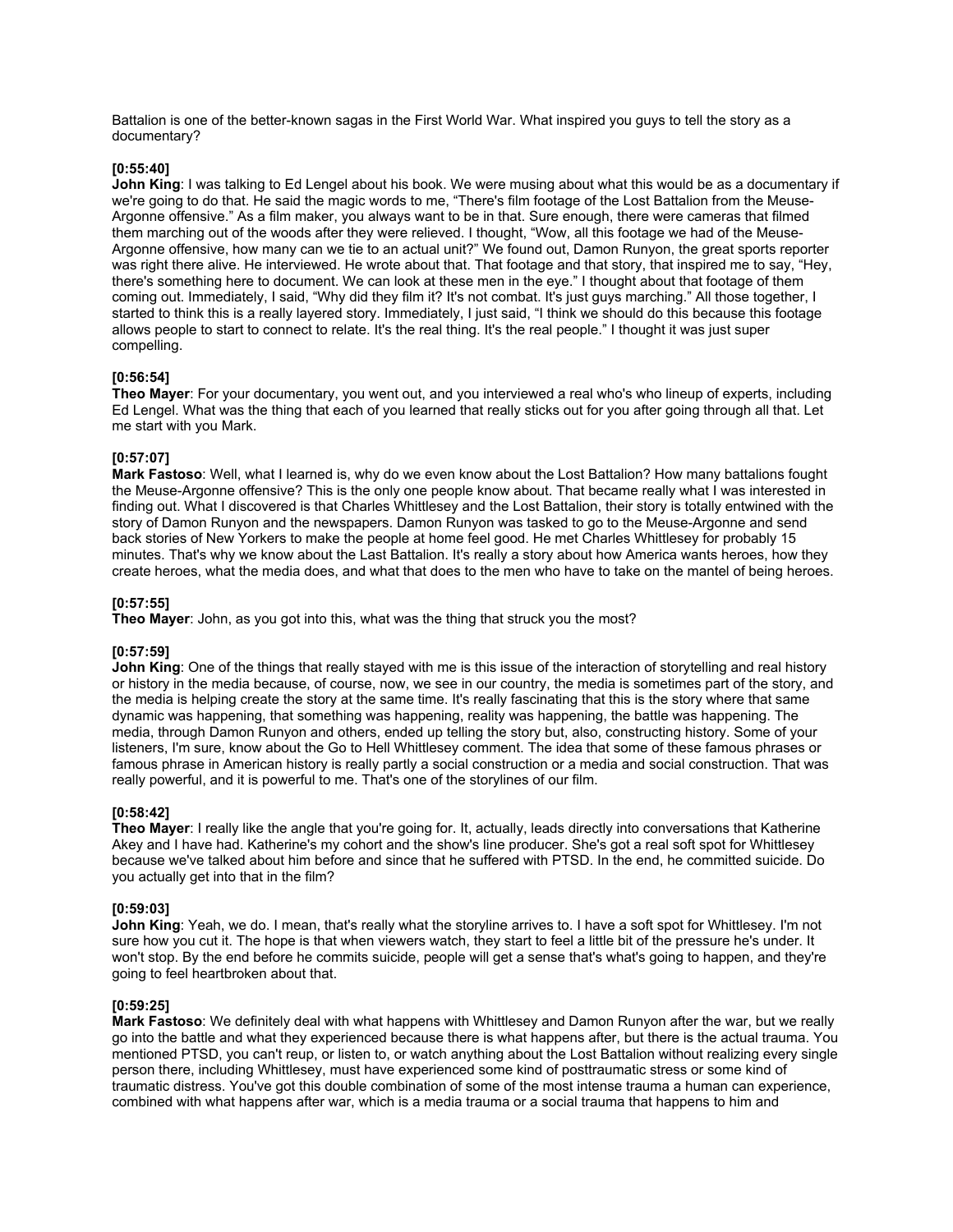continues to happen. One really interesting thing that viewers or listeners might not be aware of is how Damon Runyon's life is completely different after the war. It's really fascinating that you have this trajectory of Whittlesey's life going in one direction, and Damon Runyon, who is just reporting on it go in a completely different direction.

# **[1:00:14]**

**Theo Mayer**: Where and how can we see the documentary?

# **[1:00:17]**

**John King**: Website, EchoFilmsProductions.com. There will be information there. You should be handled for small fee, rent it from there. It's an hour-long show. That's where you can see it now.

# **[1:00:30]**

**Theo Mayer**: Perfect, gentlemen. Well, I really, really look forward to seeing it. Thank you so much for coming on.

### **[1:00:35]**

**John King**: Thank you Theo.

# **[1:00:36]**

**Mark Fastoso**: Thank you for having us.

# **[1:00:37]**

**Theo Mayer**: Mark Fastoso, John King, and Luis Blandon are the producers behind the new documentary about the Lost Battalion. Learn more at the links in the podcast notes. This week on World War I War Tech, pigeons. Now, let's face it, pigeons are everywhere. Now, although, they annoy some people, I've loved them since I was a kid. Feeding them in the cities when we lived in Europe, I had a special affinity for the one that bombed my mom, walking elegantly down the Champs-Élysées wearing a big stylish '50s black hat. Splat. Then, we moved to Asia, to Hong Kong in the late '50s, and I learned that they were tasty. Everybody has pigeon stories, and so does World War I. Before we dig into the history, here's some remarkable pigeon facts. Pigeons can fly 60 miles an hour and cover 700 miles in a single day. That's pretty good. Homing pigeons can sense the earth's magnetic field and use it to find their way home from pretty much anywhere. Now, pigeons are one of six species of animals that can recognize themselves in a mirror. I didn't know that. Pigeons can be trained to recognize every letter in the alphabet. The bottom line, pigeons are smart, have skills, and they're pretty much all around amazing. I apologize to the ones that I ate. Using pigeons as message carriers goes way back. According to journalist and pigeon expert, Andrew Blackman, people have revered pigeons for 10,000 years. Nearly every significant past civilization utilized pigeons for communications, including the Ancient Greeks, Romans, Persians, and Chinese. Genghis Khan and the Mongols used them to communicate across the largest land empire in history. Blackman sums up the history of humans, and pigeons with, "It was a pigeon that delivered the results of the first Olympics in 776 BC. It was a pigeon that first brought news of Napoleon's defeat at Waterloo more than 2500 years later." Another piece of history. During the Franco-Prussian War, pigeons carried messages from, and encircled Paris to unoccupied France, establishing the general principle that carrier pigeons make communications possible in the duress of circumstances. According to the Smithsonian's Mike Dash, pigeons have a lot to recommend them in war time. They eat very little, they're easy to transport, and betray nothing of their point of origin or their destination. You can't really torture a pigeon into talking. For World War I, pigeons flew fast with doggone determination for remarkably dangerous skies. The speedy pigeon was absolutely crucial to communications on the battlefield, especially for advancing troops who didn't have access to more established forms of communications. Apropos to today show theme, units that had been cut off from the rest of the army, which brings us to Cher Ami, a pigeon credited with helping to save the 194 survivors of the Lost Battalion. Now, according to the lore, Cher Ami was the last pigeon in the coop as the 77th was being battered by friendly fire. Cher Ami was sent bearing a desperate message to hold fire, suffering several wounds flying through a maelstrom of shrapnel and gunfire. Although Lost Battalion myth busters will tell you that first word about friendly fire on the 77th location got back to headquarters just a few minutes before Cher Ami arrived, by the time, the gallant bird made it back behind American lines, he or she, and I've heard both, had lost an eye, been wounded in the breast, and had one leg attached by literally a thread, the same leg with the message container. Now, first word to start shelling them or not, grateful soldiers fitted Cher Ami with a wooden leg. The pigeon received the French Croix De Guerre for bravery. Cher Ami died in 1919 as possibly the most decorated pigeon in history. You can visit Cher Mai today when you go the Smithsonian Washington, perched next to fellow World War I hero Sgt. Stubby. Pigeons, this week's World War I war tech. In articles and post where we highlight the stories you'll find in our weekly newsletter, The Dispatch. Headline: "National History Day Launches Who They Were Program for US World War I Centennial Commission. National History Day, a partner to the US World I Centennial Commission announced the launch of Who They Were, a program that mobilizes students and educators across the country to learn about the communities World War I story and to participate in local centennial observations. Educators and students can participate into the summer of 2019." Headline, Task and Purpose. Writing on the Task and Purpose Veteran's News website, Jeff Schogol asks, "Why 100 years after World War I, a national memorial in Washington remains unfinished." Headline: